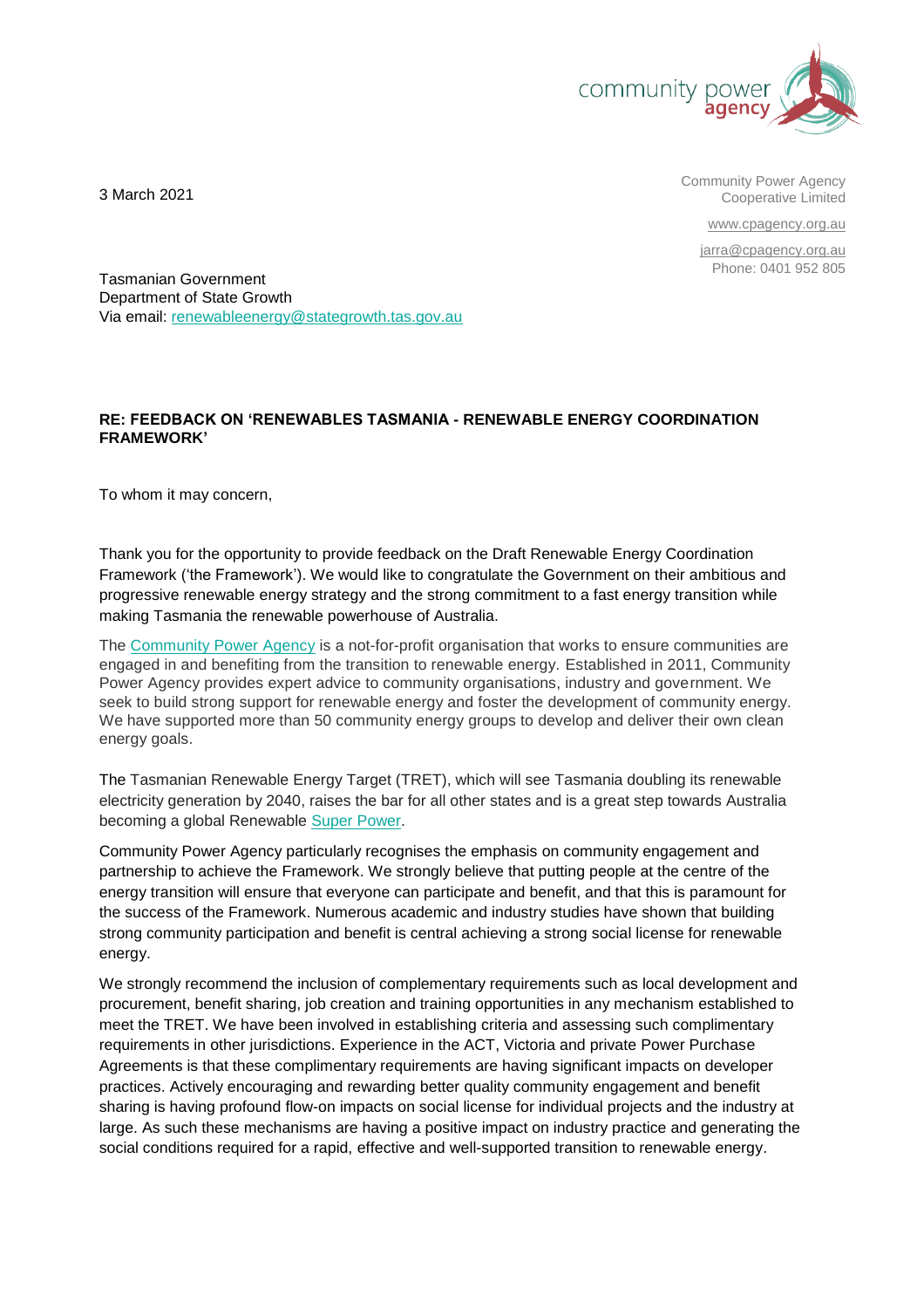

### **Community involvement: ownership & investment**

A present, the Framework specifically highlights the potential for large-scale developments, particularly wind and hydro energy. We would like to see increased attention to and support for community owned renewable energy projects. Such projects take many possible forms, but all include local communities in the development, ownership and management of renewable energy projects, thereby delivering a range of local benefits including financial, social, environmental, technical and political benefits. Already, there are a number of community energy projects underway in Tasmania.

Community energy projects may be small in terms MW of installed capacity, but offer significant contribution in terms of bringing the community along and delivering local benefit. Community energy projects operate at a scale and in such a way as to actively involve people and build their understanding of, support for and connection with renewable energy. This social license can then transfer to other projects, creating the conditions required for effective and rapid uptake of renewables.

Our recommendations to aid community leadership on renewable energy are:

- Become more specific on how communities can participate and benefit from the TRET. We recommend establishing a carve-out of the TRET for community energy of up to 100MW and establishing a Feed-in-Tariff (FiT) for community energy projects.
- Encourage community-developer partnerships to ensure that large-scale projects address the community needs and concerns, and include benefit sharing, opportunities for community investment and deep community engagement. For an example, see below.
- Set up one Community Power Hub in each REZ to build community capacity and facilitate the establishment of community owned and co-owned energy projects. For example, see the [Community Power Hubs program](https://www.energy.vic.gov.au/__data/assets/pdf_file/0028/464914/CPH-Evaluation-Summary-Report.pdf) established in VIC, as advocated by us.

Community-developer partnerships leverage the best of both worlds while creating benefits for the community and the environment. For example, CWP Renewables and Partners Group has enabled community investment into their 270 MW Sapphire Wind Farm in the New England region of NSW. They offered community members a minimum investment of \$1,250 and a maximum investment of \$200,000. The minimum aggregate investment is \$3,500,000, and a cap of \$10,000,000 for the total aggregate investment. The large-scale project provides clean energy to power around 115,000 homes and displaces 700,000 tonnes of CO2 each year. Investors receive a return of 6-10% per year. National and international studies confirm that community-developer partnerships support the creation of social licence of large-scale renewable projects and facilitate fast and fair transitions processes. This community-developer model could also be applied in Tasmanian communities.

#### **Community engagement**

We agree that quality community engagement will be essential to achieving the Framework. We recommend encouraging best practice via Guides, workshops, training programs and peer-to-peer learning opportunities. To date, developers have not been very good at sharing what is working and not working. They need encouragement to do this.

# **Local procurement, jobs and training**

Local procurement and jobs are a key opportunities for renewable energy development to increase local benefits in communities. Such local benefits are not a given, as contracts are often fulfilled by external EPC contractors and FIFO workers. Government can play a role in encouraging local procurement, local industry preparedness and workforce preparedness in order to realise these regional development benefits. We encourage explicit attention to these aspects in the design of the TRET mechanism and the delivery of the REZs.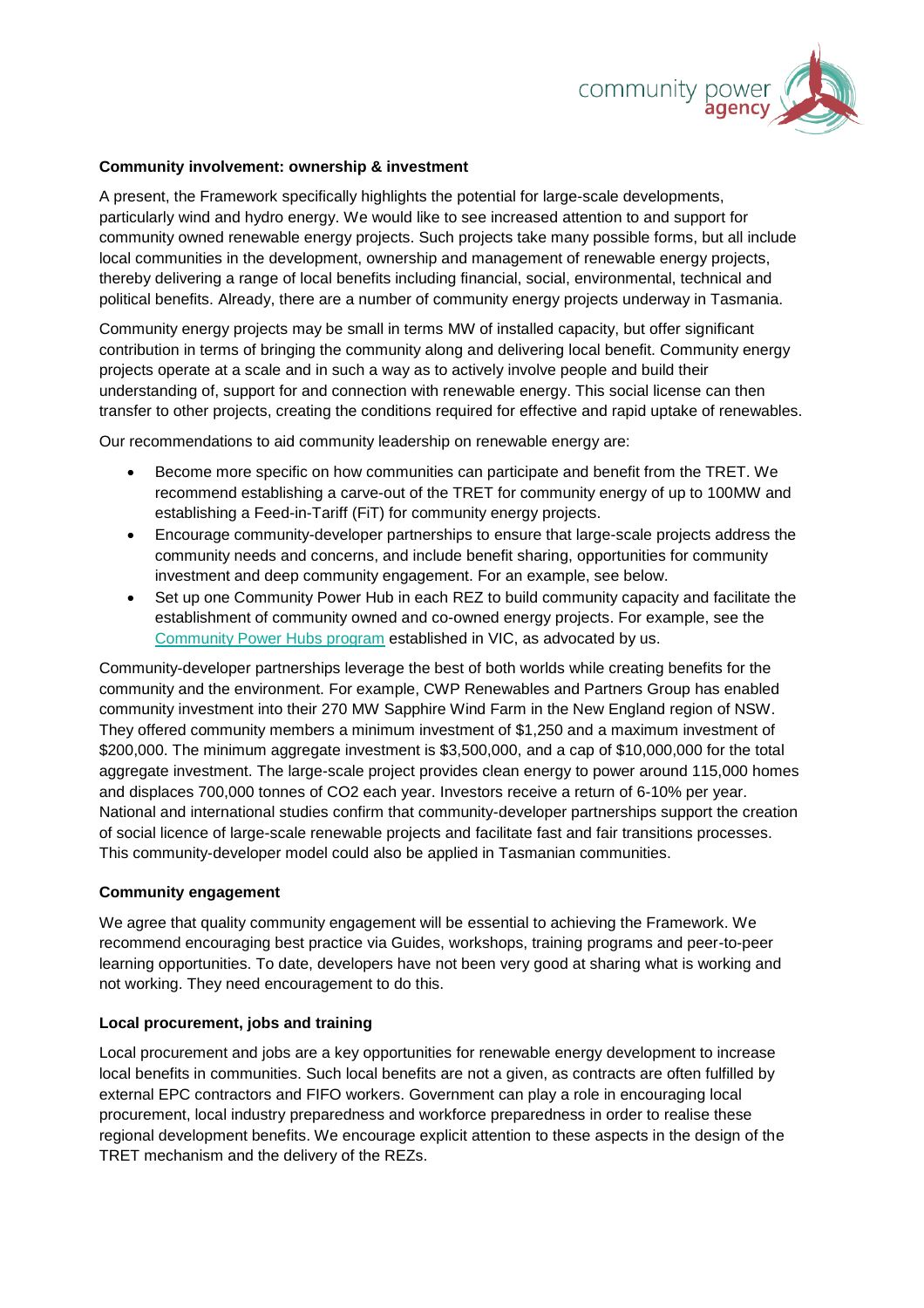

# **Renewable Energy Zones Implementation**

We believe the REZs will benefit from community engagement, community awareness raising and industry preparedness at the REZ level. Such activities will help to deliver regional benefit, as well as facilitating harmonious development of the REZ and the projects therein. This could involve school programs, community events and celebrations, information stalls, information boards, competitions etc. to increase the general level of awareness and support for renewable energy. Industry preparedness would include efforts to inform and prepare local industries to take up the opportunities associated with renewable energy development, as well as establishing training and education programs. Both these will help increase the realisation of local renewable energy jobs.

### **Benefit Sharing**

If in implementing the Framework the Government is seeking to regulate aspects of benefit sharing, we recommend setting expectations around:

- minimum contribution per installed megawatt, variable as appropriate to the technology, and
- local involvement (and ideally local control) in the governance and decision making of the funds.

However, we recommend allowing for and encouraging flexibility in how funds are spent (e.g. do not require a community grants program). This will allow funds to be allocated to local needs and will allow benefit sharing strategies to be tailored to local context, thereby creating greatest local impact. Importantly, it will also ensure local involvement and a level of local empowerment as a result of renewable energy development. Local involvement of this nature has been shown to be powerful in increasing local support for renewable energy projects.

Where there are a number of projects within one geographic area (as is intended with the REZs), we recommend the government require the establishment regional coordination of community benefit funds. This could be as simple as streamlining application and approval processes, so as to reduce confusion, duplication and wasted effort of community volunteers. Alternatively, it could involve the community benefit funding from several renewable energy projects being pooled into one regional fund that is independently governed (e.g. by a purpose built or existing regional foundation).

It is essential that benefit sharing is offered along side quality community engagement, or it will risk being seen as an effort to buy support. Essential to this is to start socialising the idea of benefit sharing early, and to include the community in the design of the benefit sharing strategy. It is also essential that benefit sharing starts before the disrupting impacts of the development are felt (i.e. starts before construction).

If you would like to receive more detailed information about our suggestions and feedback, please get in touch: [jarra@cpagency.org.au](mailto:jarra@cpagency.org.au) or [franziska@cpagency.org.au.](mailto:franziska@cpagency.org.au) We are also available to provide detailed program design advice and implementation support.

Kind regards,

Jarra Hicks and Franziska Mey